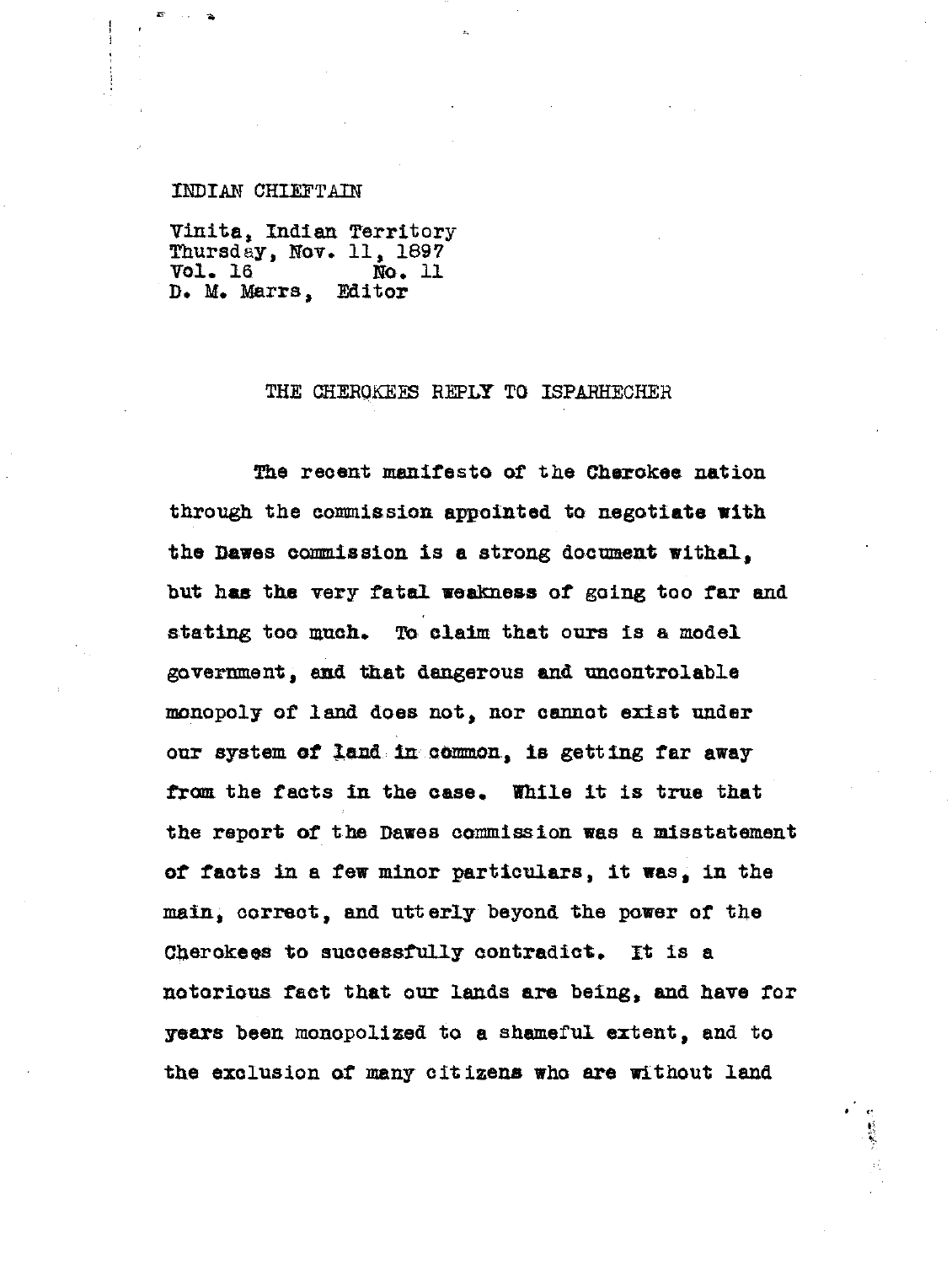upon which to build a home. No good can come to the Cherokees by such glaring and unreasonable misstatements. The beauties of holding land in common can only be seen by those who are in possession of more than their share, and to regulate the settlement of the public domain, that right has never been claimed nor enforced.

And again, it is preposterous to claim that the Cherokee government is free from corruption in office. The fact is still fresh in the memory of the Cherokee people and the outside world that only a few months ago more than one hundred thousand dollars was taken from the funds of the people and pud down in the pockets of a half a dozen of the plundering leaders of the Cherokees. These things cannot, nor will not be denied, and are bound, in a measure, to nullify the claims of our commissioners. it has been contended all along that there was no danger in the Delaware claim against the nation for 157,000 acres of land, and in the M., K. &, T. land grant, and three of our commissioners voted in favor of treating with the Dawes commission with these same claims pending. Now they lay especial stress upon these dangers and give them as reasons why a treaty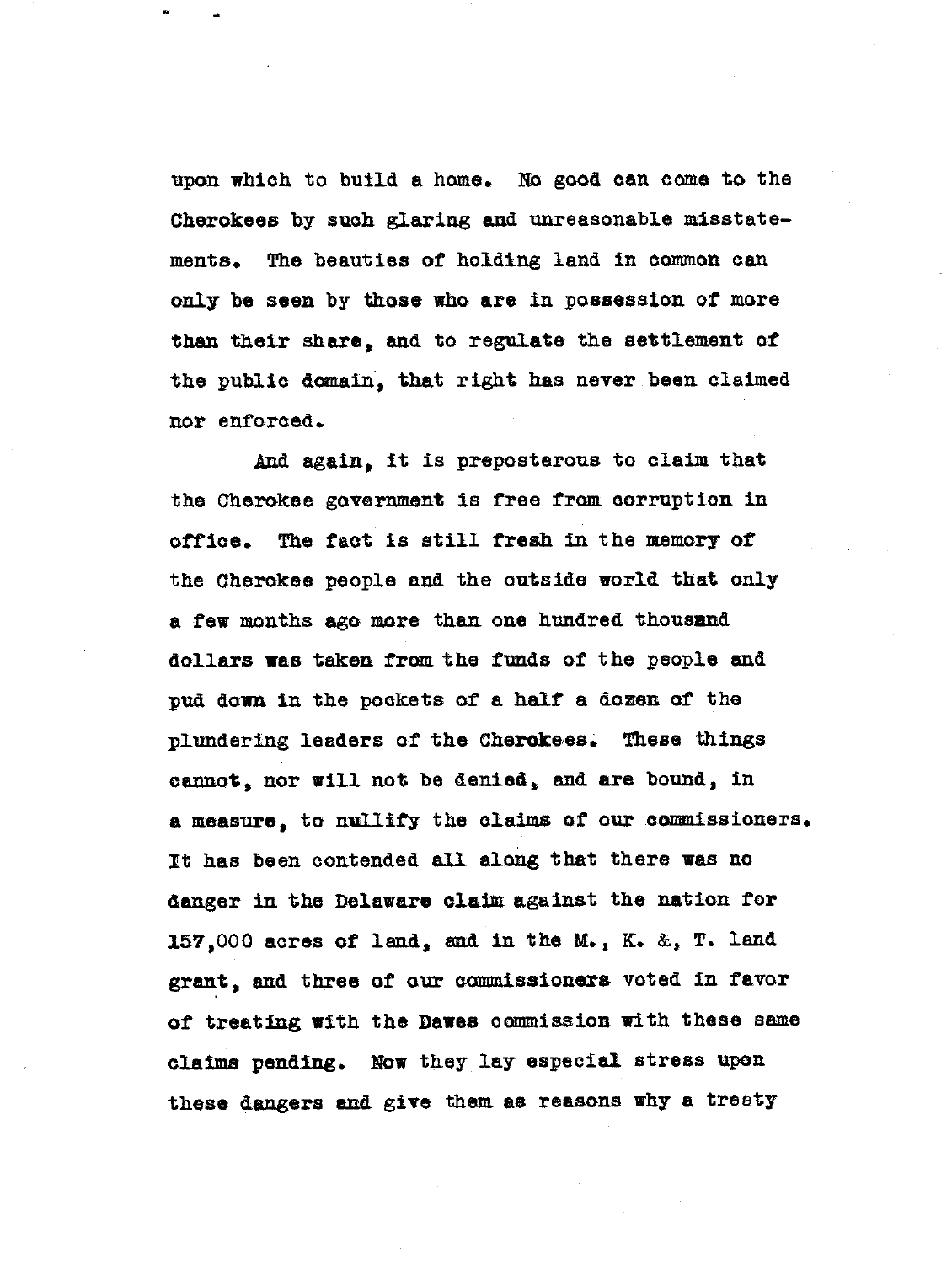Ras not made.

Why cannot the facts be stated? Why cannot the commission say that the fnilbloods would not yield, and that they, the other members of the commission, were powerless to act. The protest sets forth a condition that a majority of the commission declared did not exist.

The facts as they really exist make it imperative that the lands at the Cherokee nation be alloted at the earliest possible moment. To say that it were better to remain holding land in common is going too far, end is deserving the severest criticism of t heir own people and of congress,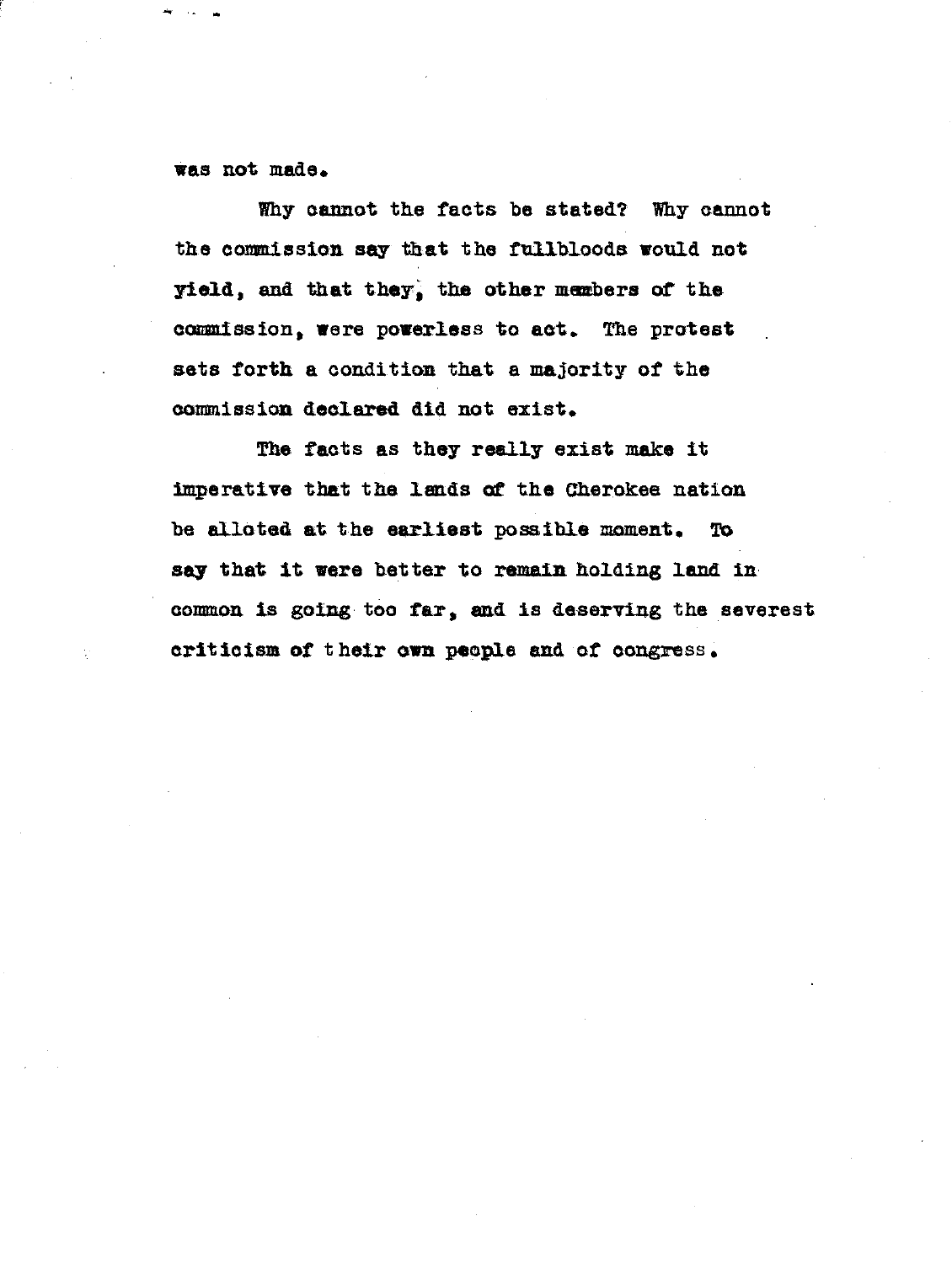### INDIAN CHIEFTAIN

Vinita, Indian Territory Thursday, **Nov,** 11, 1897 Vol. 16 No. 11<br>D. M. Marrs. Editor D. M. Marrs,

## THE CREEK ULTIMATUM OF ISPARHECHER

The Creek council has passed a resolution setting forth in a very elaborate manner the reasons for the rejection of the recent treaty with the Dawes commission. It recites portions of the treaties made with the government of the United States as a guarantee upon which they have existed as a nation. The original policy was to secure to the Indians a country free from white intrusion, where they could grow into a civilized people. After citing the treaties the document is concluded as follows:

That the result of this policy would ultimately break up our tribal government and end in the absorbtion of our people by the great body of the citizens in. the United States is not denied. The only and final question to be decided now is, has the time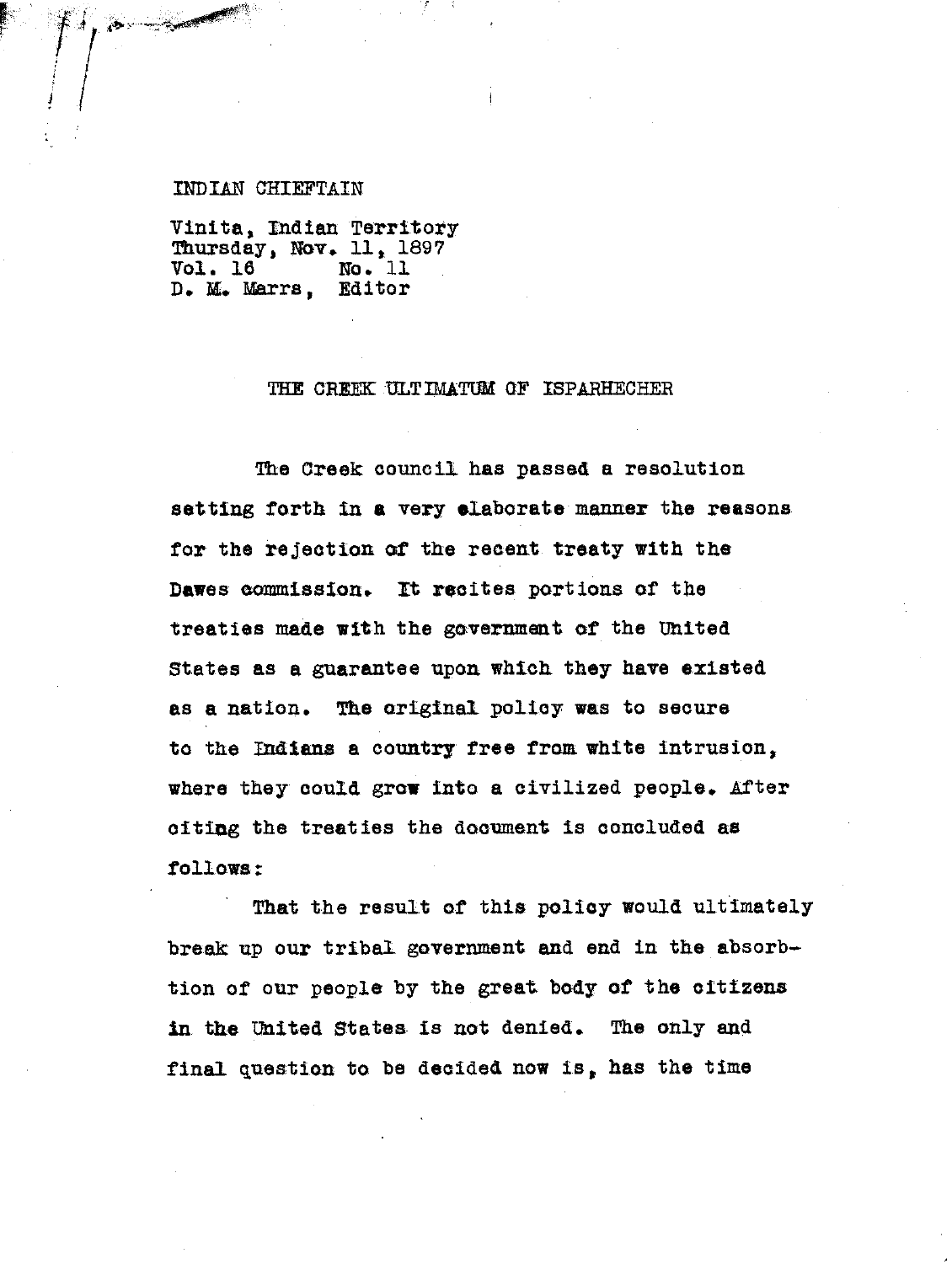actually arrived when that policy can be conswnmated at once without detriment to the best interests of the Creek people. All other questions are subordinate and merely incidental to this one great question. It is proper to recite briefly a portion of the history of the Creeks. Prior to the late civil war between the states, the Creeks were farmers and herdsmen, and a very respectable portion of them were slaveholders. They lived an easy and rather careless life. Education was not deemed of such high Importance then as now. This was also true of the slaveholders of the southern states. When the civil war broke out our country was located between the two contending forces. Our people, in self defense, abandoned their homes and their property fled, some joining the union army and others siding with the Confederacy. Thus was our country completely abandoned, and all our property became a prey to speculators who followed the two great armies solely for gain. At the close of the war, when we returned home, we found our country a vast wilderness. Our stock had all been driven away, our houses and fenees had been burnt by prairie fires, and our former places of residence were almost unrecognizable. Then began a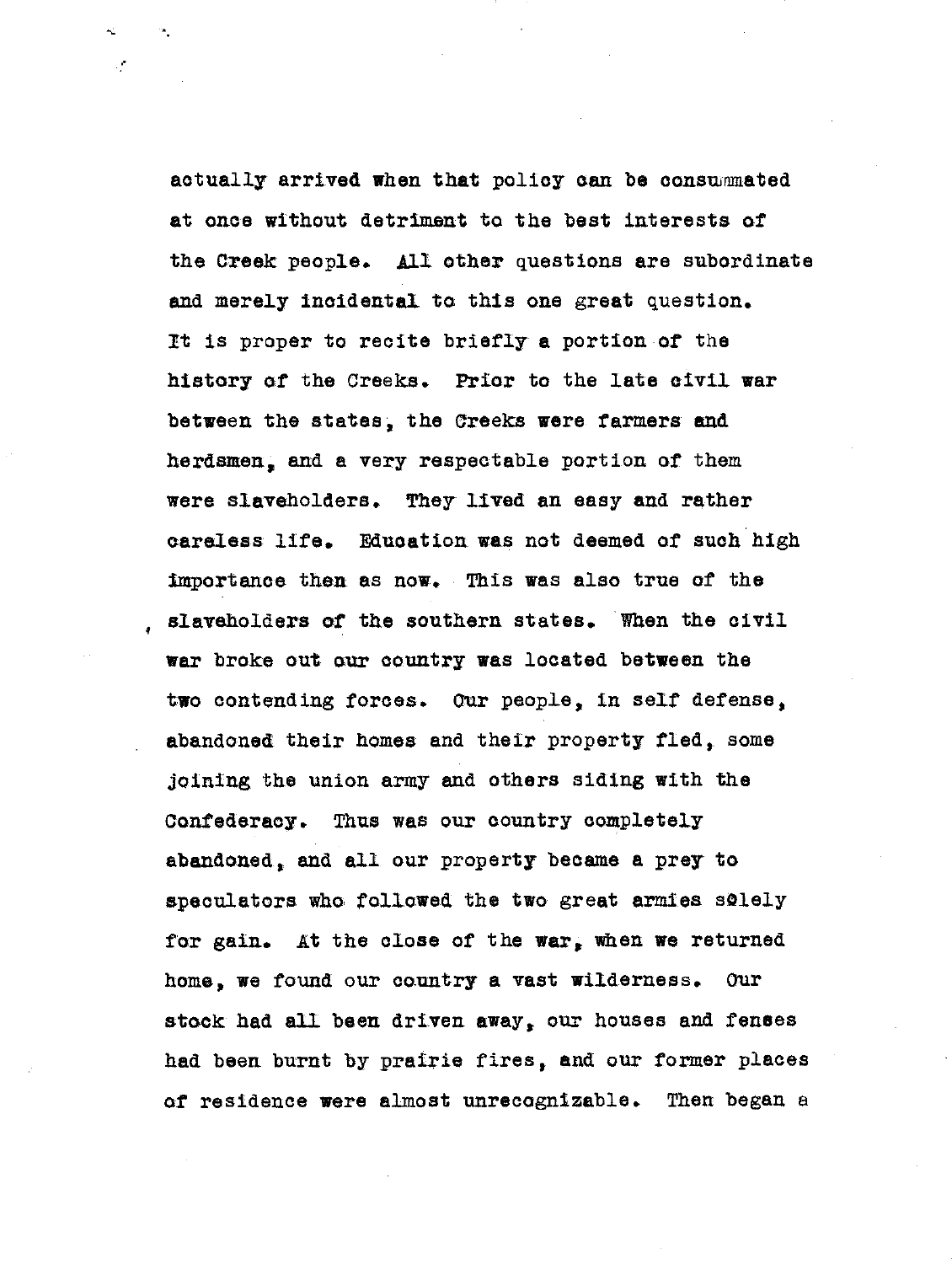movement toward a change of government in the Indian Territory should be simultaneous in all these nations. The treaties made with these nations should be uniform in principle and equally protective of their various interests. We will be the principal **beneficiaries** of any good that may result from a change of government; and we alone will suffer from the confusion and hardships which will necessarily follow the immediate breaking up of these tribal. governments against our protests.

The Congress of the United States has at no time been burdened with petitions from the great body of the white people in our country, complaining of grievances or asking for a betterment of their condition, nor has any complaint gone up to Congress from the Indiana of the territory. It **is,** therefore, incomprehensible to us why this great pressure should be brought to bear upon us for the breaking up of our country. The commissioners on the part of the United States have threatened us with disruption of (our) government if we do not by (treaty) at once agree to allot our (lands) and surrender our right of (self} government. The Congress of (the') Uhited States has passed an ( all ) Indian appropriation bill approved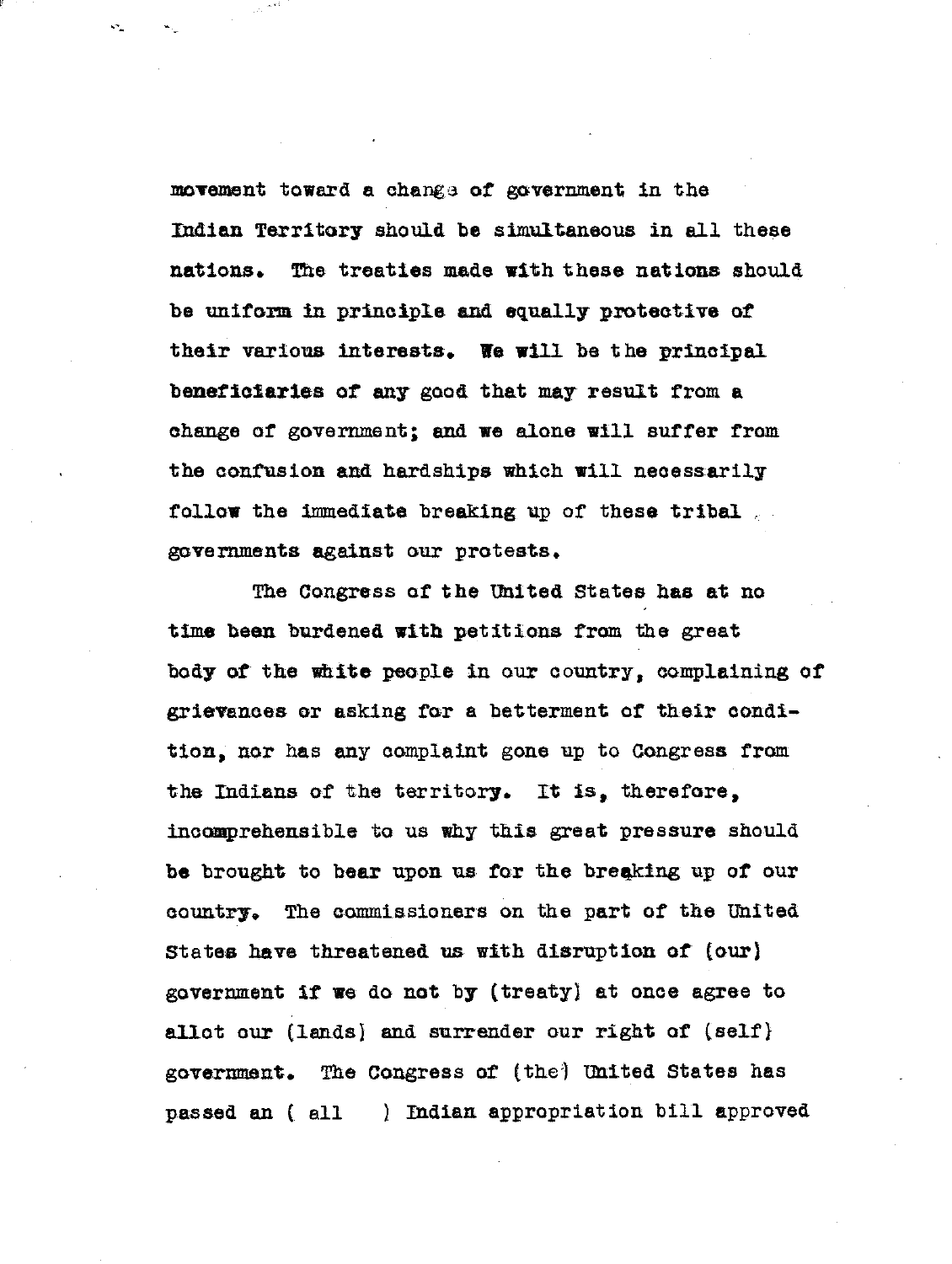June  $8$ , 1897) depriving us  $(\text{of})$  the jurisdiction guaranteed to us by treaties after January 1, 1896. With this fleming sword as an everlasting threat hanging suspended over us by, as it were, a single thread, our commissioners were induced to sign the agreement of September 27, 1897. This is a repitition of the coercion under which our delegates signed the treaty of Fort Smith in 1866, by which we agreed to sell Oklahoma, one-half of our country, comprising **over** 3,000,000 acres of land, at 30o per acre. There might have been some slight excuse at that time in using coercive measures, but now thirty odd years since that great conflict ended, we have the right to demand justice and fair play. It has been announced to be the purpose and desire of the United States to protect the interests of the majority of the people of our country in devising a plan for the allotment of lands and in the admission of our people into citizenship of the United States.

Upon a thorough understanding of the intent and scope of the treaty, as interpreted and explained by our commissioners, the treaty was rejected by a large majority of the members of the council. No people can be accused of improper motives in an earnest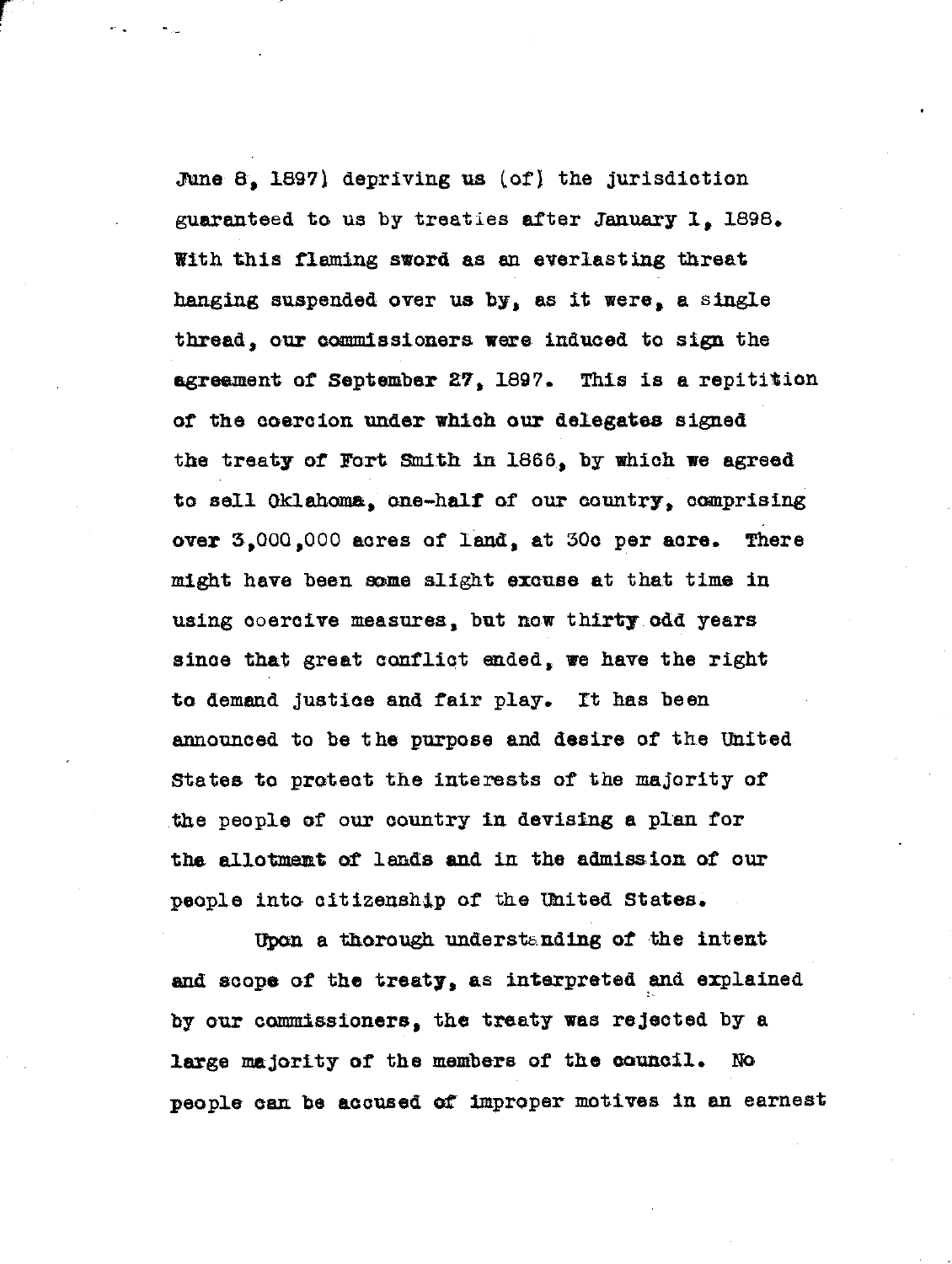struggle for existence. In a country without money, everybody aqually as poor as his neighbor, and no railroads or towns to bring trade or produce markets, we were indeed pioneers. For more than ten years there were no railroads nor towns in our country. We however, established a few neighborhood and boarding schools, which offered only a few of our children the advantage of an education. We were in this condition in 1889 when we sold Oklahoma to the United States government, and of the proceeds of said sale we deposited with the government \$2,000,000 as a permanent fund, and from the interest thereon we set apart a permanent additional school fund of \$5Q,000 per annum. We then erected large brick and frame school buildings and increased our neighborhood schools to thrice their former number. Out of a total income of  $$160,000$ we expend 84,000 annually for educational purposes alone. Every child of school age has now a chance of acquiring an education absolutely free to himself and parents. We do not believe that this system of education can be replaced by one better suited to our people. We have in this territory five separate local governments, neither one nor two of which can constitute a state sufficiently large to be admitted by congress. The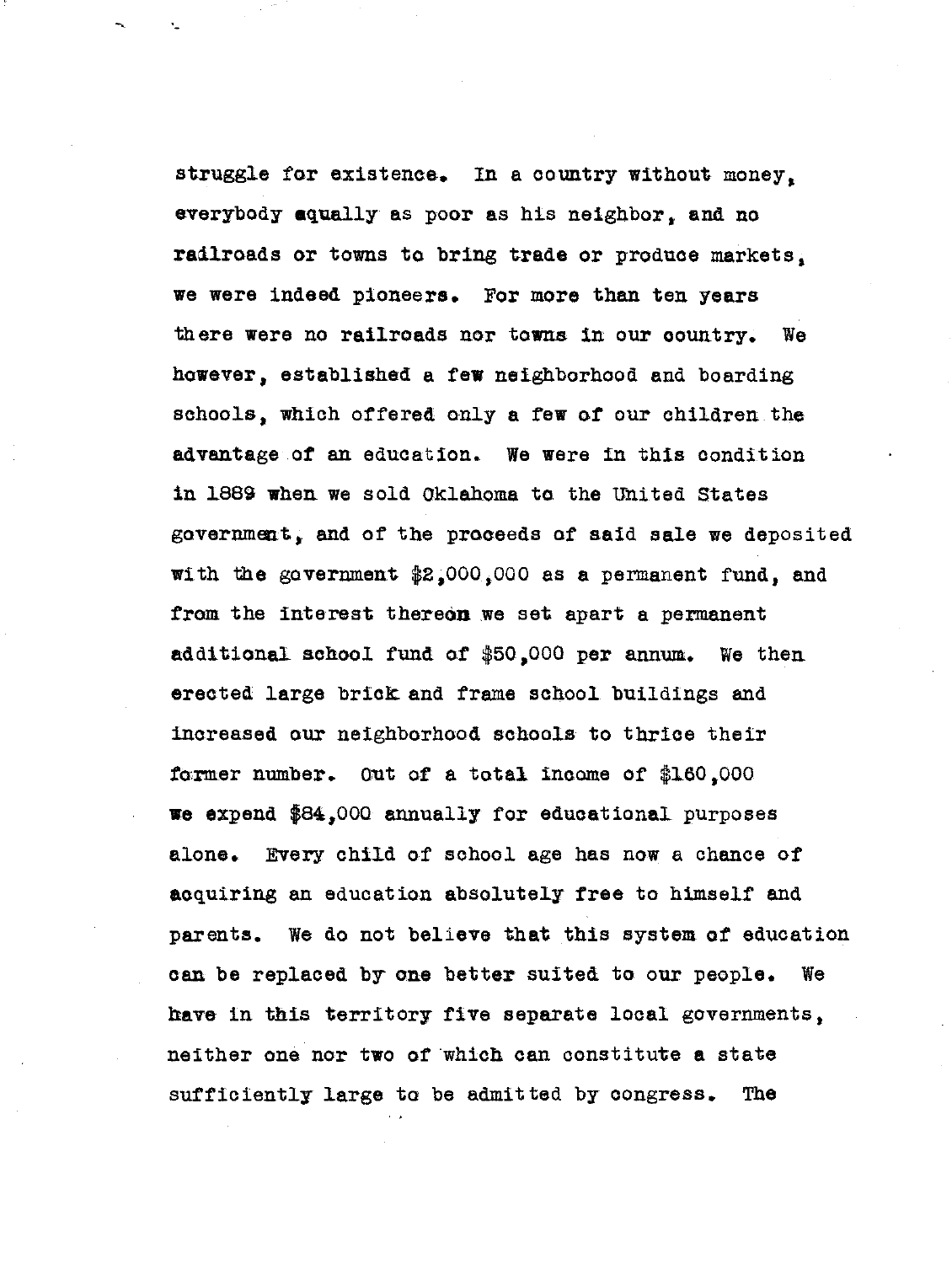desire to thoroughly consider their condition and  $\sim$ endeavor to **stand** by those principles of government which have brought them prosperity and contentment in the past. in this position which we take we only rely upon the honesty and fair—mindedness, not only of the commissioners of the United States, but of the distinguished members who compose the two houses of congress.

Approved November 3, 1897.

# ISPARHECHER

# Principal Chief, M. N.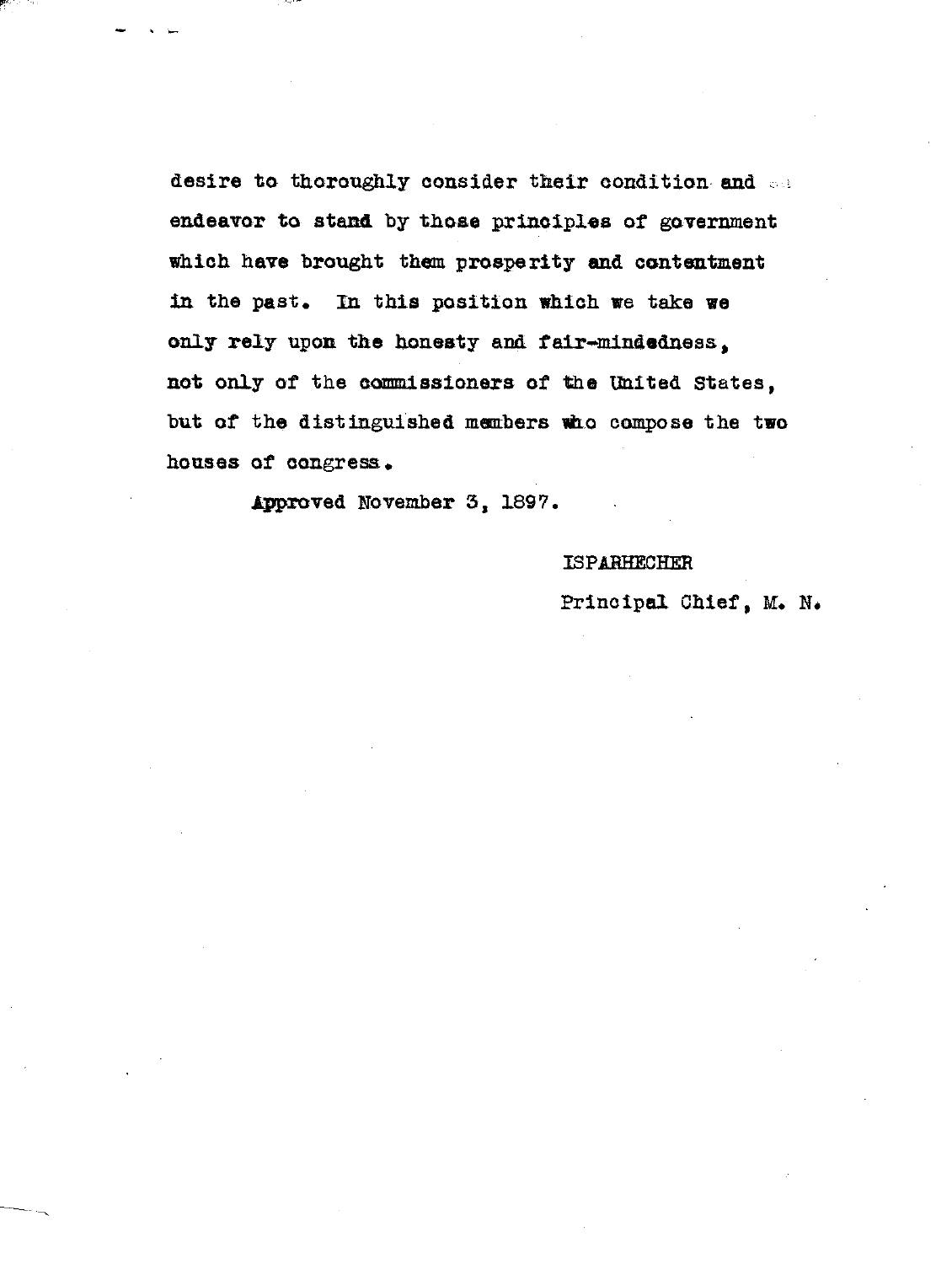### THE DAILY CAPITAL

f,

South McAlester, I. T. Thursday Evening, **November** 11, 1897 Volume 2, No. 75 Hinds & Jobe, Proprietors

### RESOLUTION BY ISPARHECHER

Whereas, the principal chief, in a special communication to the national council, dated Oct, 2, 1897, expressed the opinion that the governmental policy of the Indians of the territory should be changed from the present to one that shall be conceived and formulated by the Indians for the common good of all, in the words following, towit:

"The time has now come when, in my opinion, the citizens of the five nations should come together and agree upon the establishment of a general government by which we might perpetuate our right of selfgovernment," and

Whereas, his plan for inaugurating such a policy is clearly indicated by his following words, to-wit: \*I therefore suggest that you constitute a delegation consisting of a suitable number of your most competent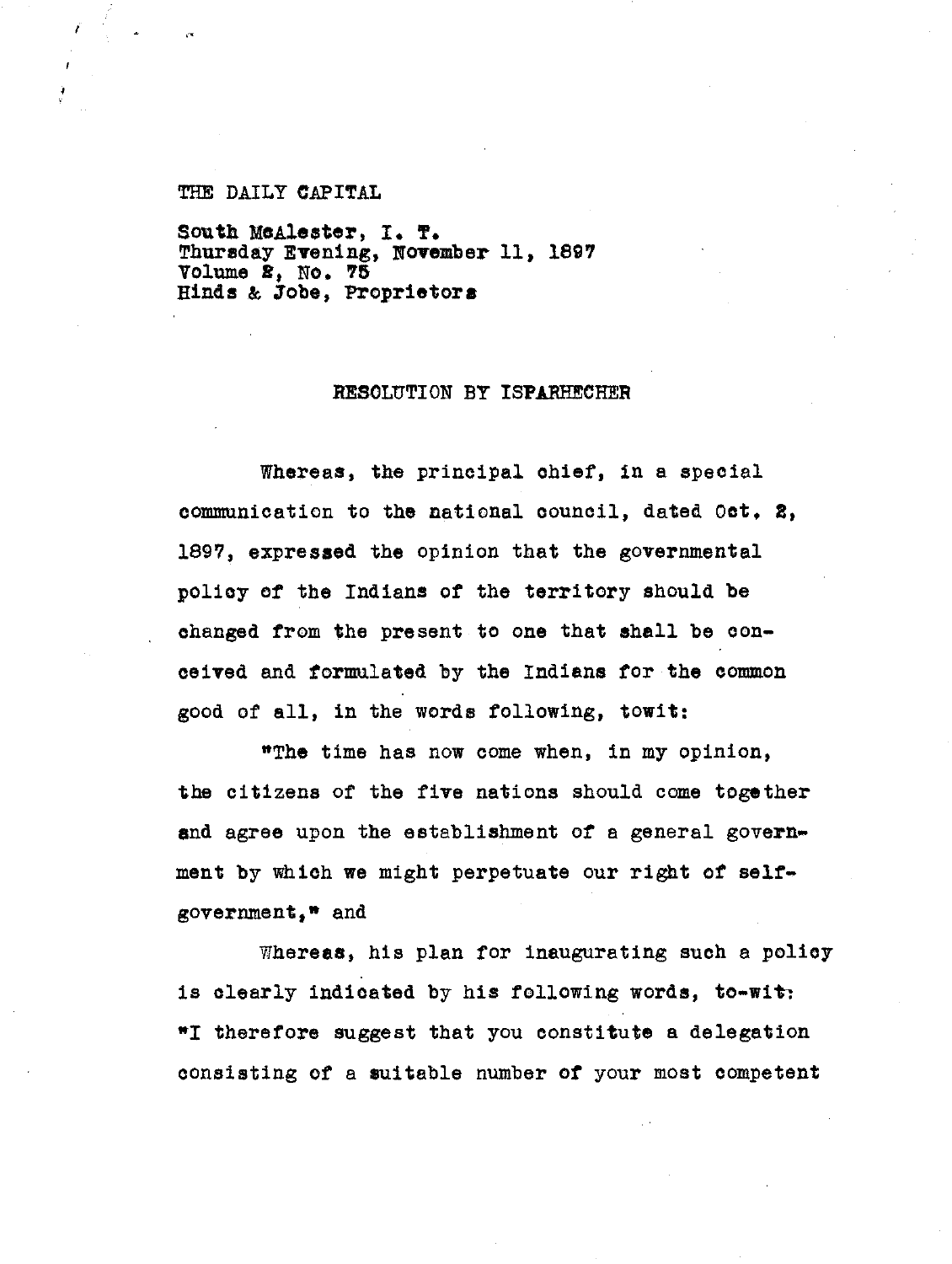citizens for the purpose of visiting the other nations with a view of agreeing upon a time and place for the assembling of a constitutional convention to be composed of duly authorized delegates representing the several nations; that is to say, a convention having for its purpose the framing of a general constitutional government that will afford protection to the Indian owners of the country,<sup>"</sup> and

Whereas, it is known to be the avowed purpose of the United States in all the changes, which, without our consent, it proposes to extend over us, to prepare us thereby for an honorable ultimate entry into the family of the United States, and

Whereas, if the pernicious course of segregation and violation of our territory and natural rights now pursued in the name of that policy and purpose is continued, we will, when the government decides to admit us into the sisterhood of states, have been shorn of almost everything we value most, and will have to enter therein -- if at all -- empty-handed and poor, and

Whereas, we believe it to be of paramount importance that united, definite action shall be taken by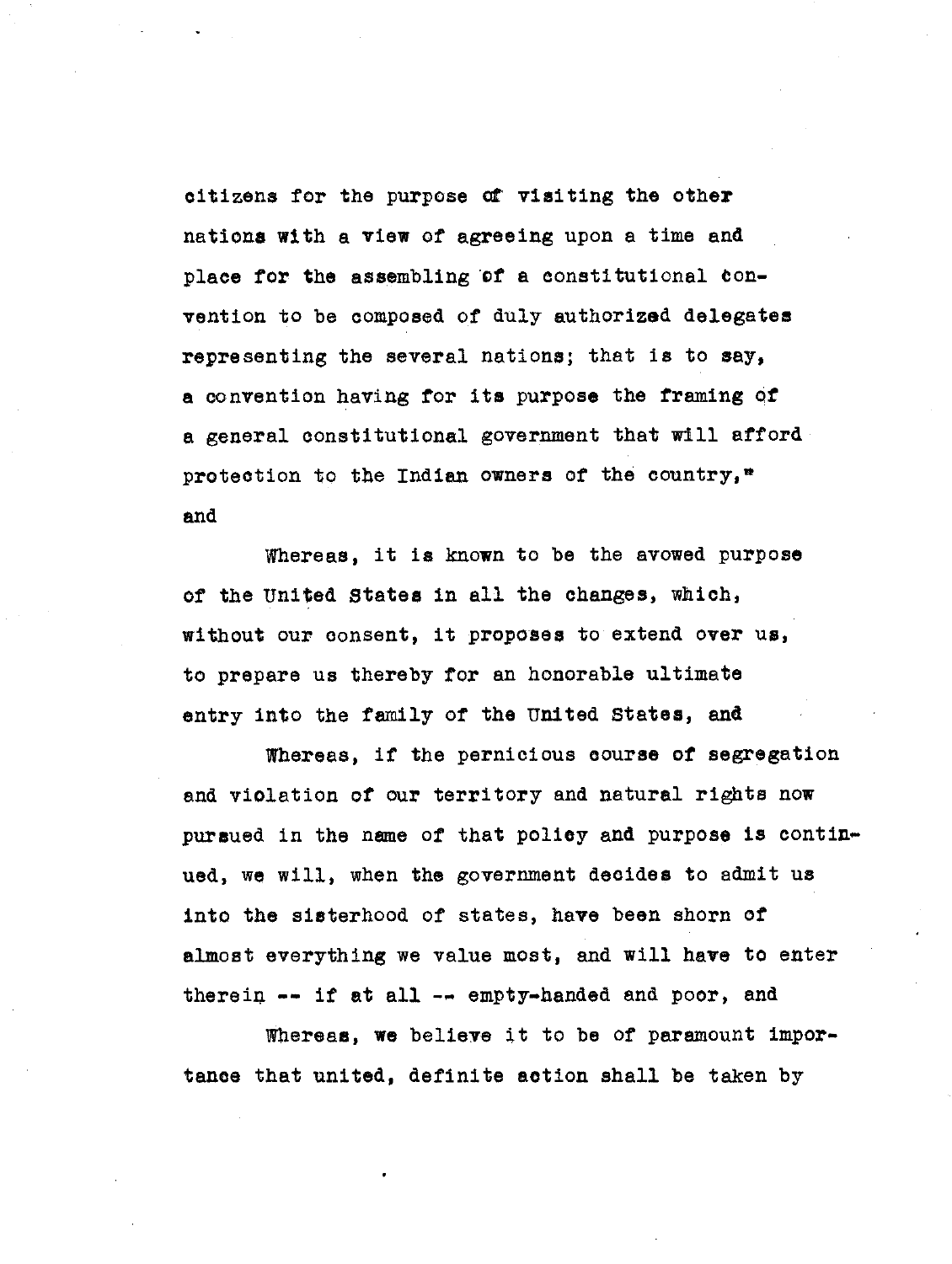the Indiana to preserve the rights still left to them, and that notwithstanding the unfriendly attitude of congress as seems to be indicated in recent acts, it is nevertheless the- wish of the United States to benefit us, not injure us, and it therefore connot but respect and honor an earnest, honest purpose and effort on the part of the Indians of this territory. Its weak, but confiding work to hasten the consumation of its own policy, namely, the eventual merging of the Indiana of the territory into a compact member of the American union for their production and growth in civilization; and confidently expecting its friendly aid in any step we may take toward a higher advancement than has heretofore been proposed; and believing further that such a movement is advised by present conditions, and should, if possible, be made by the united,brotherly action of the Indians of the Indian Territory, we, your special committee recommend that

Be it resolved, by national council of the Muskogee nation, that a delegation of two competent citizens to be nominated by the principal chief and confered by the national council shall be constituted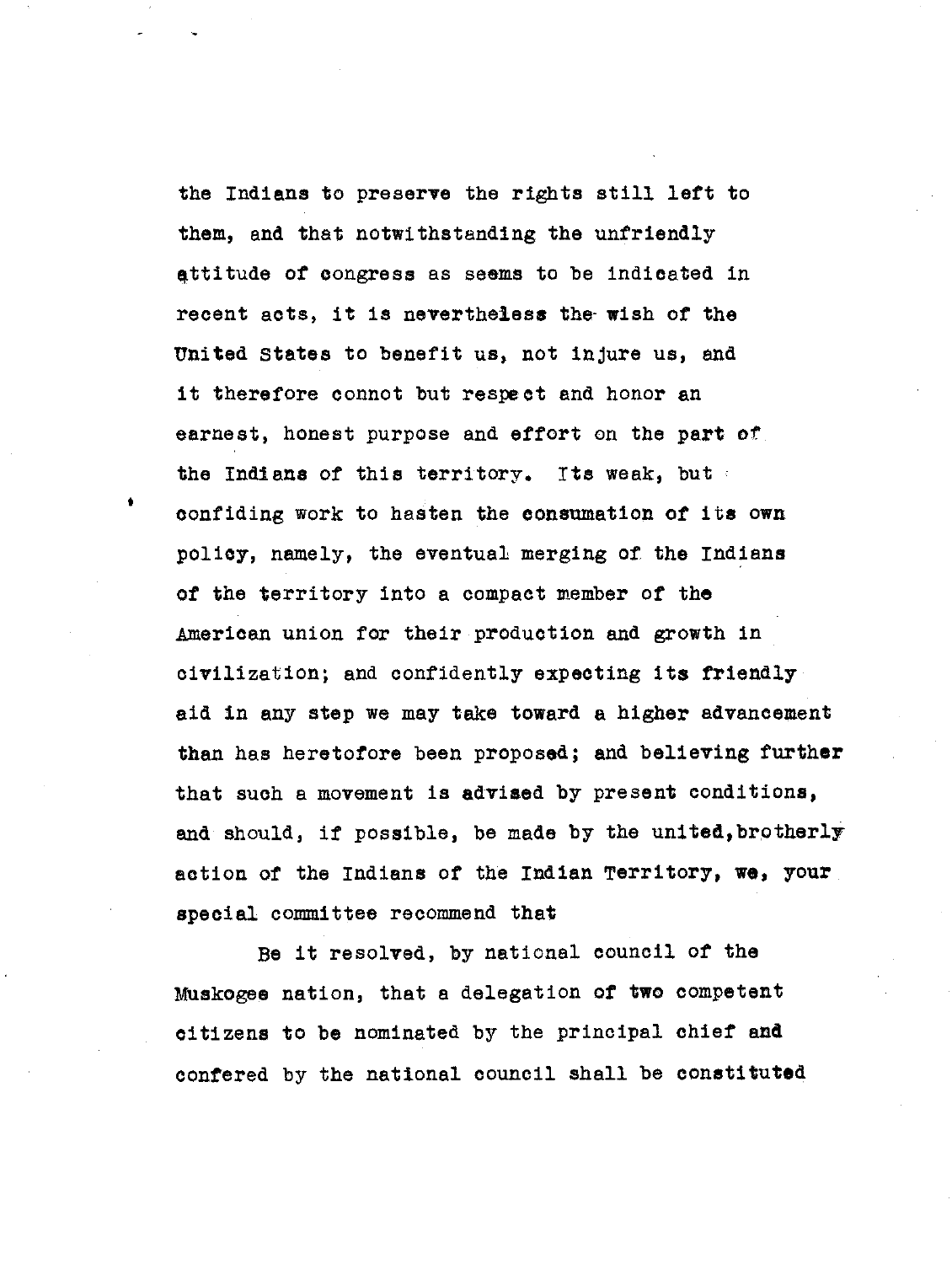by the action of the present session, whose duty shall be to visit at once the national councils or other proper authorities of the other four civilized tribes of the Indian Territory and if possible obtain their co-operation in effecting an international convention at some suitable time and place in the Territory, to be composed of duly accredited delegates from each tribe participating therein; the convention so meeting to consider the advisibility of formulating the basis and providing the necessary requirements of a constitutional government and proposing the same fox the common government of the citizens of the five civilized tribes of the Indian Territory, the same to be republican in form and which, conforming as near as may be to the principles and forms obtained in neighboring state organizations, shall be deemed adequate to the proper protection of the varied interests of each of the nations concerned, the said delegation of two, shall at the earliest possible moment report the result of its mission to the principal chief, which if favorable to the object of this resolution, there he shall at once serve notice to the duly authorized representatives of the Muskogee Nation who